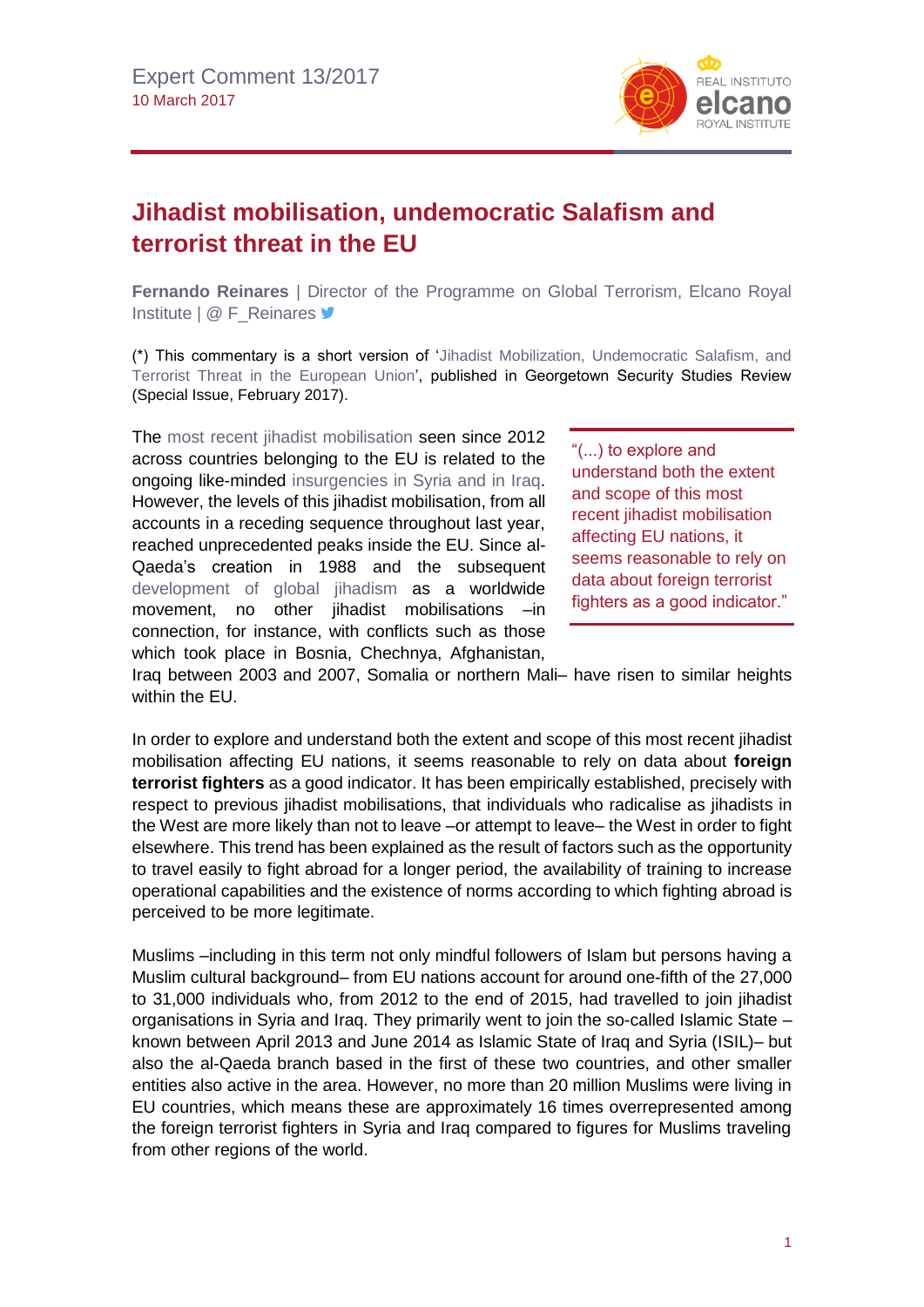Against the background of all these developments, the purpose of these remarks is, first, to reflect on the differences in the levels of the most recent **jihadist mobilisation** that can be observed in the various EU nations. Secondly, it aims to deal with a factor usually forgotten when discussing why Western European governments have problems accommodating some of the descendants of immigrant Muslims. Finally, this article discusses how **jihadist organisations** based abroad can exploit both favourable conditions for recruitment within certain Muslim congregations and the religious cleavage within EU countries.

## **Towards a differential analysis**

The unprecedented jihadist mobilisation in the EU has not plagued all member nations uniformly, which is a relatively overlooked reality. Contrary to what is often taken for granted, the EU countries to be most seriously affected by this recent jihadist radicalisation are neither necessarily defined by having the largest number of Muslim inhabitants nor by having the highest percentage of Muslims as part of their total national populations. Leaving aside the case of Cyprus,

"Neither a multiculturalist approach, such as the one long pursued in the UK, nor the pervasive assimilationist policies adopted by France, have succeeded."

because of the exceptional circumstances concurring in this divided island, **Bulgaria** is next among EU countries with respect to the highest percentage of Muslims as part of its total population. However, very few Bulgarians are known to have travelled to Syria and Iraq as foreign terrorist fighters.

On the other hand, [Italy](http://www.realinstitutoelcano.org/wps/portal/rielcano_en/contenido?WCM_GLOBAL_CONTEXT=/elcano/elcano_in/zonas_in/ari9-2014-vidino-development-home-grown-jihadist-radicalisation-italy) and [Spain](http://www.realinstitutoelcano.org/wps/portal/rielcano_en/contenido?WCM_GLOBAL_CONTEXT=/elcano/elcano_in/zonas_in/garciacalvo-reinares-patterns-involvement-individuals-arrested-islamic-state-terrorist-activities-spain) rank among the top five EU states with the largest Muslim populations living within their territories. However, figures for the number of nationals or residents in these two countries that have left to become foreign fighters in Syria and Iraq, as well as for their proportion with respect to their corresponding national populations in general and their Muslim populations in particular, are rather low. Therefore, if countries affected in a particularly serious manner by the most recent jihadist mobilisation taking place across the EU are not necessarily those where Muslims register the highest proportions with respect to the national populations nor of necessity those which concentrate more Muslim people, which ones are they?

The EU countries most seriously affected by this wave of jihadist mobilisation surely include large nations with large Muslim populations, such as [France,](http://www.realinstitutoelcano.org/wps/portal/rielcano_en/contenido?WCM_GLOBAL_CONTEXT=/elcano/elcano_in/zonas_in/ari25-2014-migaux-jihadist-threat-france-interests-abroad) Germany and the UK, but also smaller nations with relatively high proportions of Muslims as part of their populations, as in the cases of Austria, Belgium, Denmark, the Netherlands and Sweden. As opposed to the centuries-old Muslim population of Bulgaria or the first-generation immigrants that predominate among Muslims in both Italy and Spain, the common unifier for those other eight countries is the fact that they all have Muslim populations composed mainly of second-generation residents, descendants of immigrants who left their Muslimmajority homelands in Africa, the Middle East and South Asia decades ago.

A generalised **identity crisis** among young, second-generation descendants of immigrant Muslims in Western Europe's wealthiest countries appears then to lie behind the most recent unprecedented jihadist mobilisation. Migrant descendants born or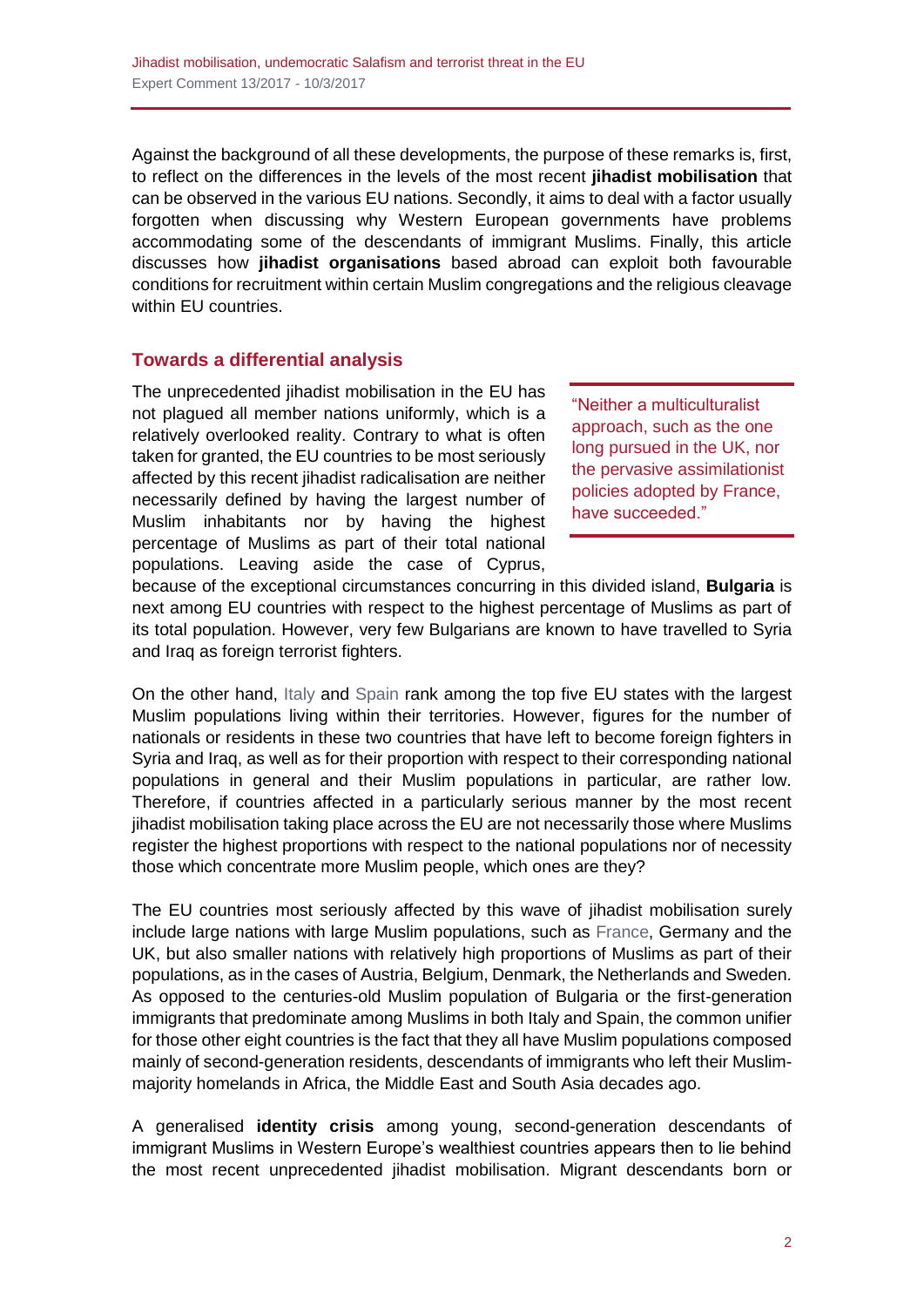socialised in an EU country are often caught in an odd balance between cultures and are especially prone to identity crises connected with a diaspora situation. Too many of them have developed little, if any affection, for the EU nation in which they were born or raised, even though they show scant attachment to the nation from which their parents or grandparents originate. **Jihadist propaganda** offers an extreme, violent solution to these people's identity conflicts, luring them with a different concept of nation: the nation of Islam as promoted by Islamic State and also al-Qaeda.

## **Policy failure, but also Salafism**

What the figures on foreign terrorist fighters suggest is that the EU countries in general and Western European governments in particular have a serious problem in accommodating a more than significant portion of **second-generation Muslims** amidst their heterogeneous and pluralistic societies. Their institutions and civil society entities are failing to persuade thousands of young second-generation Muslims –irrespective of their socioeconomic and

"Within the Muslim collectivities themselves there are dynamics pushing towards self-marginalisation and self-exclusion from the mainstream open society."

educational backgrounds, which are no key to predicting the appeal of jihadist attitudes and beliefs– that their religious identity is compatible with their identity –or multiple identities– as citizens of liberal democracies. Neither a multiculturalist approach, such as the one long pursued in the UK, nor the pervasive assimilationist policies adopted by France, have succeeded.

But flawed institutional policies and the inadequate performance of civil society entities are not only to blame for the lack of accommodation experienced by considerable segments of second-generation Muslims in EU countries. Within the Muslim collectivities themselves there are dynamics pushing towards self-marginalisation and self-exclusion from the mainstream open society. These dynamics advocating segregation result mainly, though not only, from the doctrinal and organisational efforts of **Salafist religious leaders** and congregations. These efforts are often pursued in places of worship and in households, but also in **prisons**, attracting many among young second-generation Muslims born or raised in Western European countries but suffering from identity conflicts and in quest of meaning or structure in their lives.

While, in its traditional version **Salafism** presents itself as a quietist orthodox brand of Islam, respectful to established authority, it is also a fundamentalist and politicised religiously-based ideology. Salafism as a rigorist understanding of the Quran and the Hadith leads its followers to believe that liberal democracy is *haram* or prohibited from an Islamic perspective, that there is an intrinsic incompatibility between Islam and democracy, and that Muslims living in majority non-Muslim countries should actually resist social integration and behave in such a way as to drastically restrict and regulate, particularly but not solely when it comes to women of their own closed communities, any interaction with the rejected surrounding society –presented in typically antagonistic terms as a secularised and impure infidel environment– in order to avoid corrupting influences and thus affirm what they claim to be the true faith of the Prophet Mohamed.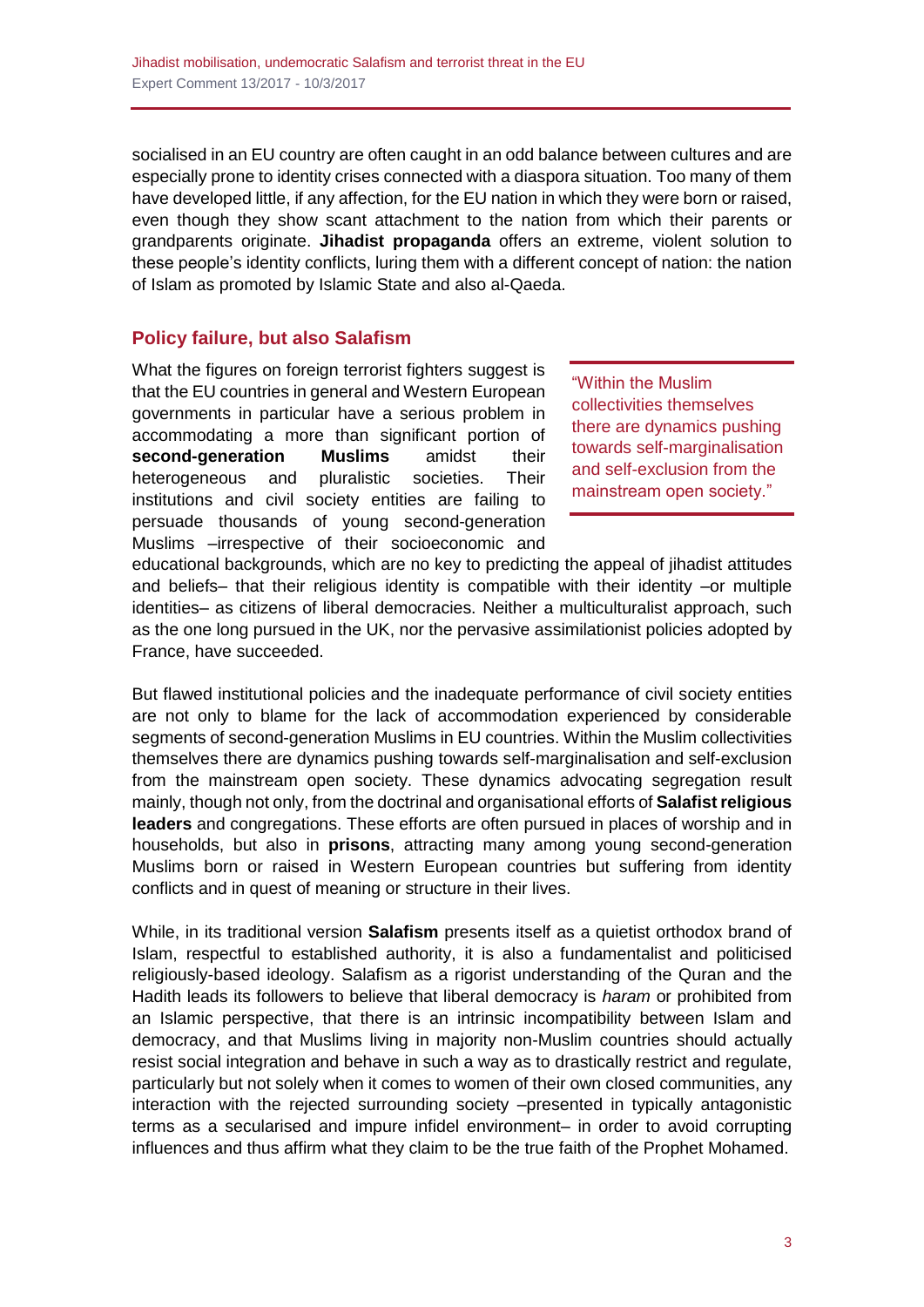This all implies a very serious middle to long-term challenge to the basic social cohesion of Western European nations, added to other socio-political antagonisms. Not only because Salafist congregations and organisations established in EU nations purposefully reach out to Muslim immigrants or Muslim-immigrant descendants whose original Northern African or Middle Eastern religious tradition derives from a distinct, far more adaptable, and tolerant understanding of Islam. Also because they are comparatively more efficient in incorporating individuals to their associations due to, among other advantages, financial support from transnational Salafist networks and ultimately from affluent public authorities and private donors located in countries of the Arabian Peninsula where, **Saudi Arabia** being the unavoidable reference, Salafism is the exclusive religious confession.

## **What terrorists can do**

Salafism continues to gain influence among Muslims in the EU and, despite the many different interpretations of Islam existing among them, play a central role in conditioning how Muslims deal with their religious traditions in Western societies. This has sometimes been the unexpected or uncalculated consequence of poorly-informed decisions, adopted on the spur of the moment and often in the context of broad religious policies or radicalisation-prevention programmes, from the local level of government to the national one and

"Each time a terrorist attack is perpetrated, jihadism is to be thought of not just as a national security problem but also as a challenge to the very fabric of open societies."

including intermediate provincial and regional authorities. Probably out of ignorance, EU politicians and policymakers, when confronted with the problem of jihadist mobilisation, seem prone to think about peaceful Salafists –because they present themselves as peaceful, disregarding their fundamentalist credentials– as the best partners against violent Salafism. Contrary to what has been asserted, also from within academia, the emergent trend of sectarian and puritanical Salafism in Western Europe has not produced the ebbing of jihadism. In fact, far from becoming an obstacle to radicalisation in prisons by attracting young incarcerated Muslims, jihadism has boomed in penitentiary systems such as France's, were Salafism was even institutionalised.

A first implicit risk in this kind of partnership is that of empowering those who preach the incompatibility of Islam and democracy at the obvious expense of moderate Muslims who, also part of our own societies but loyal to our institutions as a result of conviction and not of convenience, think the opposite in this respect. This would amount to facilitating the growth of Salafism among Muslims living in Western European nations, moving people away from ordinary social life to deliberately segregated collectivities with patterns of behaviour in contradiction with those common in open societies. As a consequence, Muslims as a whole might be perceived with increasing distrust by non-Muslims, potentially widening an already emerging religious cleavage, as unfavourable views of Muslims appear to be on the rise in the main EU countries.

The more Salafism as a fundamentalist version of Islam, as well as the inward-looking Salafist congregations, become attractive to identity-seeking and disenfranchised second-generations Muslims in EU countries, the easier jihadist organisations based